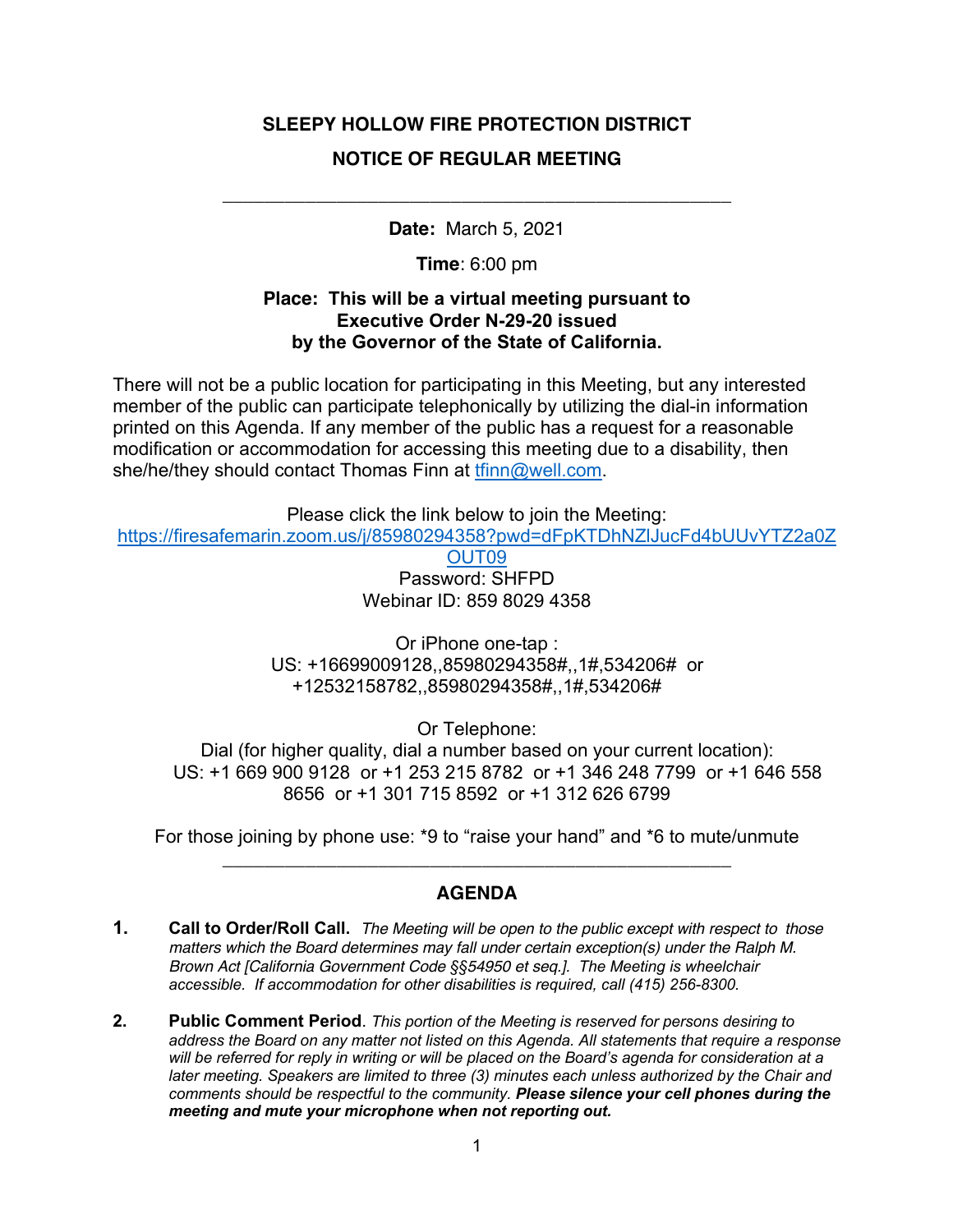### **CONSENT CALENDAR ITEMS**

**3. Approve Prior Meeting Minutes.** Draft Minutes will be available at www.shfpd.org.

June 26, 2020 Regular Meeting (revised) July 22, 2020 Special Meeting August 24, 2020 Special Meeting November 4, 2020 Special Meeting

## **ACTION OR POSSIBLE ACTION ITEMS**

- **4. Financial and Operations Reports**, including budget, annual audit, etc. updates.
- **5. Review and Motion to Authorize Execution of Contract for Professional Services between Ann Baker Landscape Architect and District re: design, installation, and maintenance of proposed FireSafe Demonstration Garden** at Sleepy Hollow Community Center in connection with prospective District Lease of adjacent office and storage space at Center, subject to legal review. Proposed Contract will be available online at www.shfpd.org.
- **4. Review and Motion to Authorize Execution of Real Property License Agreement between Sleepy Hollow Charitable Foundation and District re: permission to install proposed FireSafe Demonstration Garden** at Sleepy Hollow Community Center in connection with prospective District Lease of adjacent office and storage space at Center, subject to legal review. Proposed Agreement will be available online at www.shfpd.org.
- **5. Review and Motion to Authorize and Direct Secretary to Issue a Request for Proposal (RFP) for Installation Services for proposed FireSafe Demonstration Garden** at Sleepy Hollow Community Center in connection with prospective District Lease of adjacent office and storage space at Center, subject to legal review.
- **6. Review and Motion to Authorize Purchase of Forty (40) Portable Immarsat IsatPhone 2 Satellite Telephones and Related Service Plan for use by District Block Captains** for contacting emergency services through voice or data transmission in the event of a major emergency when cellular telephone service is unavailable within the District. Vendor's price quote will be available online at www.shfpd.org.
- **7. Report and discussion re: possible District Wildland-Urban Interface Vegetation Management Standards ordinance** for vegetation management to proactively reduce the risk of wildfires with the goal of creating defensible space around structures that will minimize the spread of fires from wildlands to structures, and from structures to structures.
- **8. Updates** on (i) District fire pumps program, (ii) summer preparedness initiatives, and (iii) latest Chipper Day results.
- **9. Reports and discussion** of (i) RVFD matters; (ii) RVPA matters; (iii) FIRESafe Marin matters; and (iv) Marin Wildfire Protection Authority matters